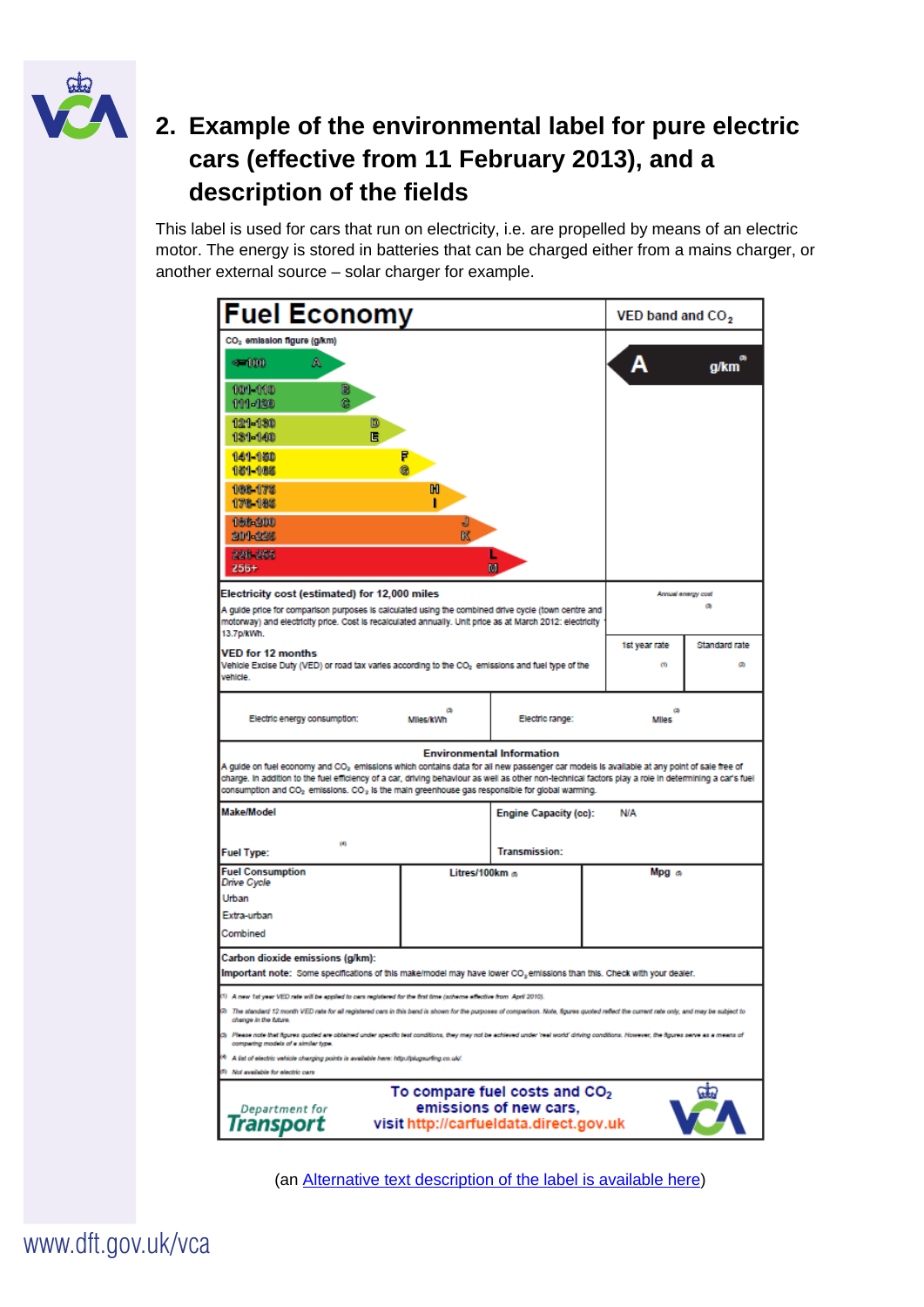

## **Description of the fields**

| <b>Fuel Economy</b>                    |                             | VED band and $CO2$ |   |             |
|----------------------------------------|-----------------------------|--------------------|---|-------------|
| CO <sub>2</sub> emission figure (g/km) |                             |                    |   |             |
| $\leq 100$                             | А                           |                    | А | (3)<br>g/km |
| 101-110<br>$111 - 120$                 | $\mathbf{B}$<br>$\mathbf c$ |                    |   |             |
| $121 - 130$<br>131-140                 | D<br>Ē                      |                    |   |             |
| 141-150<br>151-165                     | F<br>G                      |                    |   |             |

Cars are taxed according to the level of Carbon Dioxide (CO2) produced and arranged into thirteen bands - each assigned a letter of the alphabet. The actual CO2 value of the car on display will be shown in the black box to the right and correspond to one of those bands. For pure electric cars this will be shown as 'zero'.

| Electricity cost (estimated) for 12,000 miles<br>A guide price for comparison purposes is calculated using the combined drive cycle (town centre and<br>motorway) and electricity price. Cost is recalculated annually. Unit price as at March 2012: electricity<br>13.7p/kWh. |                 | Annual energy cost<br>(3) |                      |
|--------------------------------------------------------------------------------------------------------------------------------------------------------------------------------------------------------------------------------------------------------------------------------|-----------------|---------------------------|----------------------|
| <b>VED for 12 months</b><br>Vehicle Excise Duty (VED) or road tax varies according to the $CO2$ emissions and fuel type of the<br>vehicle.                                                                                                                                     |                 | 1st year rate<br>(1)      | Standard rate<br>(2) |
| (3)<br>Electric energy consumption:<br>Miles/kWh                                                                                                                                                                                                                               | Electric range: | (3)<br><b>Miles</b>       |                      |

**Electricity cost (estimated) for 12,000 miles (Annual energy cost) – is calculated as** follows:

12000 / C x D - where

C = The electrical energy consumption (see below)

 $D =$  Current electrical energy cost per unit  $(E)$ 

**The VED for 12 months -** Vehicle Excise Duty (VED) – more commonly known as 'Road Tax' or 'Road Fund licence'. The "1<sup>st</sup> year rate" is the amount of VED that will be due for the very first year following registration. In subsequent years, the "Standard rate" will apply. The currently applicable tax rates can be found here:<https://www.gov.uk/vehicle-tax-rate-tables>

**Electric energy consumption (Miles/kWh)** – is calculated as follows:

 $(1 / E)$  x 0.621 x 1000 = "miles / kW" - where

E = wh/km figure taken from the vehicle's Certificate of Conformity.

**Electric range (Miles) –** is the number of kilometres declared on the Certificate of Conformity and multiplied by 0.62.

www.dft.gov.uk/vca